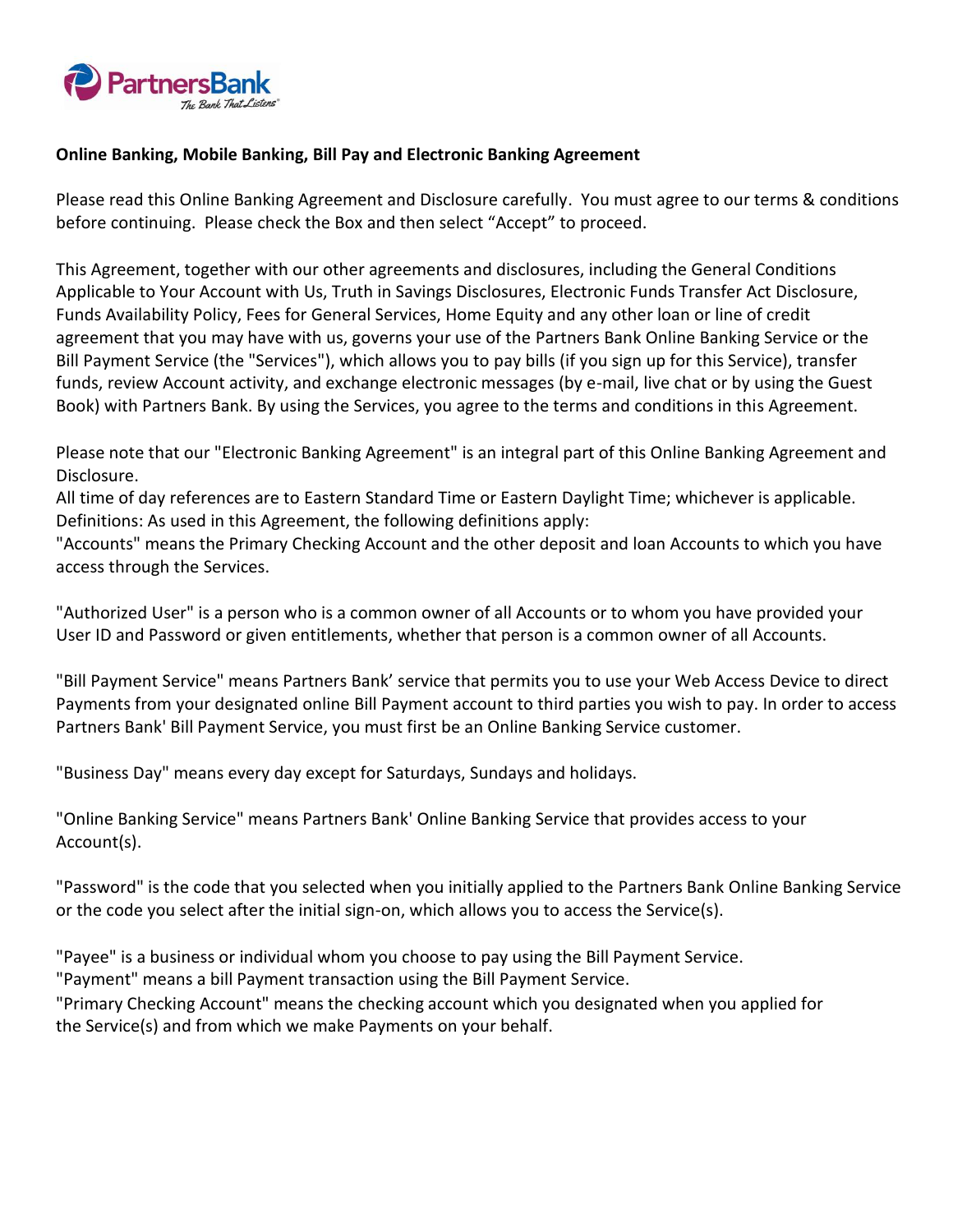"Process Date" means the day you enter the Payment or Transfer information.

"Regular Business Hours" means Eastern Standard Time or Eastern Daylight Time on Business Days.

"Service(s)" refers to either the Online Banking Service and/or the Bill Payment Service, depending upon whether you subscribe to both.

"Transaction Date" means the Business Day on which funds for a Transfer and/or Payment are to be deducted from your Account. This is the Business Day during which your Transfer and/or Payment are "initiated".

"Transfer" means a Transfer between your Accounts at Partners Bank using the Online Banking Service.

"You" and ""your" refer to the person(s) or entity subscribing to or authorized to use the Online Banking and/or Bill Payment Service.

"Web Access Device" means the combination of an Internet-enabled device equipped with a qualified browser that provides Internet access to the World Wide Web, your Internet Service Provider, your User ID and your Password.

"We," "us," "our," and/or "the Bank" refer to Partners Bank and/or its Bill Payment Processor.

## **1. The Services**

Equipment and Software Requirements:

To use the Services, you need a personal computer ("PC") with a modem and a web browser (such as Mozilla Firefox©, Microsoft Internet Explorer® or an equivalent) or another Internet-enabled device ("Web Access Device"). You are responsible for the set-up and maintenance of your home computer and modem or Web Access Device. We are not responsible for any errors or failures from any malfunction of your computer or any virus or other problems related to the use of the Services. In order to access the Services, you will be required to use a web browser which uses encryption technology. Microsoft's Internet Explorer® or Mozilla Firefox© are compatible with the Services. You may use your Web Access Device to obtain balance and other information about your Accounts and to transfer funds between certain Accounts. You may also use your Web Access Device, if you sign up for the Bill Payment Service, to direct us to make Payments from your Primary Checking Account to third parties ("Payees") whom you have selected in advance to receive Payments through the Services. The end user agreement for the Partners Bank Online Banking and Bill Payment Services is as follows:

## **2.** TERM.

This agreement will remain in effect until terminated. It will automatically terminate if you cease to be a customer of the Bank, or if you fail to comply with any term or condition of this Agreement.

- **3.** Liability for Failure to Make Transfers. If we do not properly complete a transfer to or from your account on time or in the correct amount according to our agreement with you, we will be liable for your losses or damages. However, there are some exceptions. We will not be liable, forinstance:
	- a. If through no fault of ours, your account has insufficient available funds to make the Transfer and/or Payment.
	- b. If the funds in your account are subject to legal process, such as garnishment, attachment or another lien.
	- c. If an account which may be accessed by use of your Card, Telephone banking or Online Banking becomes dormant, in which case we may eliminate Electronic access to that account.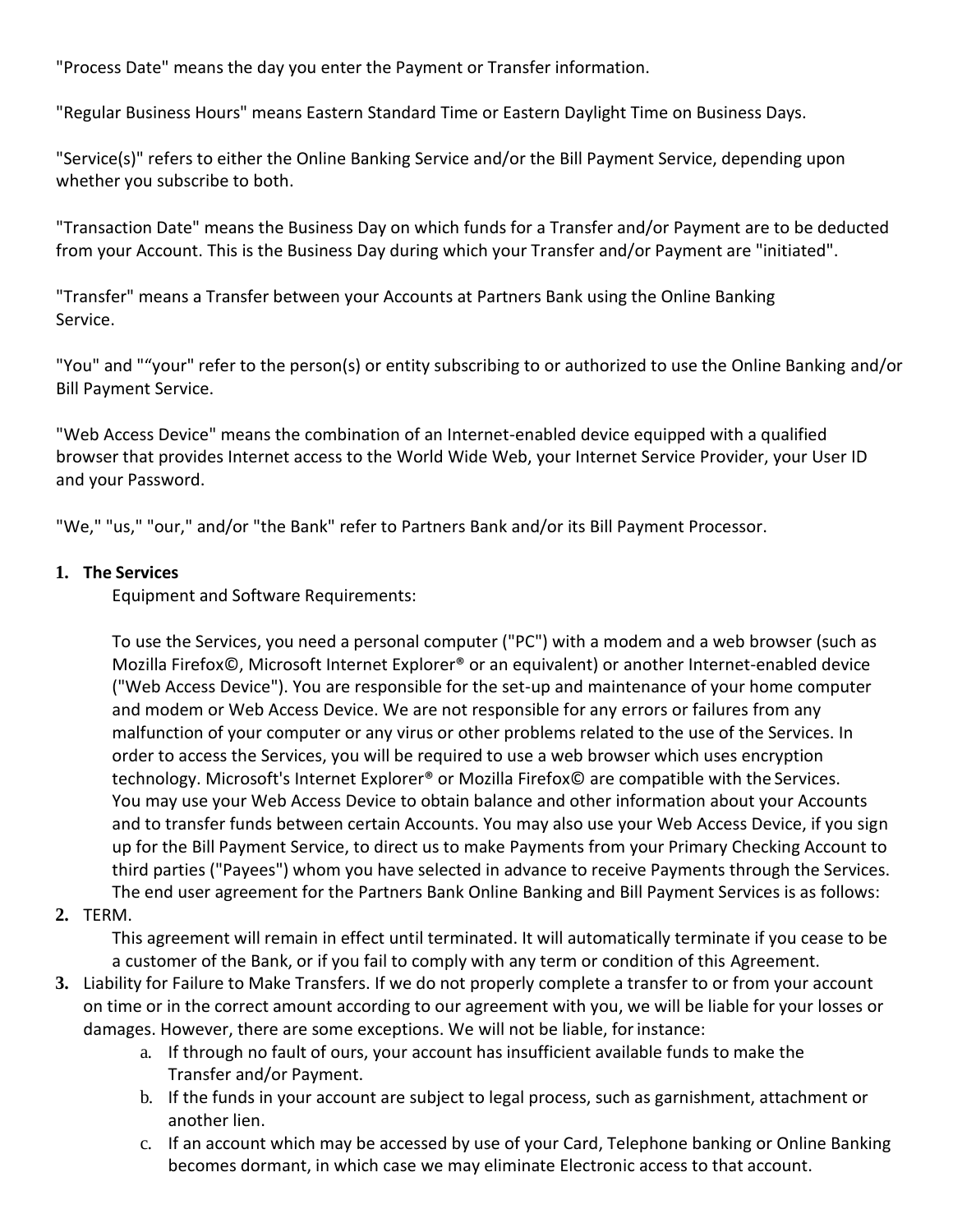- d. If the Transfer and/or Payment would go over any credit limit you may have for overdrafts.
- e. If the system was not working properly and you knew about the breakdown when you started the Transfer and/or Payment.
- f. If circumstances beyond our control (such as fire or flood) prevent the Transfer and/or Payment despite reasonable precautions, we have taken.
- g. If a withdrawal would consist of money deposited in the form of a check or other order and not yet available for withdrawal.
- h. If in case of a preauthorized credit to your account, a third party does not send your money to us on time or does not send us the correct amount.
- i. There may be other exceptions stated in our agreement(s) with you.

**We are not responsible for any error, damages or other loss you may suffer due to malfunction or misapplication of any system you use, including your browser (Mozilla Firefox©, Internet Explorer® or otherwise), your Internet Service Provider, your software, or any equipment you may use (including your telecommunications facilities, computer hardware and modem) to access the Services or communicate with the Bank.**

### **4. Access to Online Banking Services**

In order to access the Online Banking Service, you must complete and submit an Online Banking Application. Only Authorized Users may access online Accounts. At the time of your initial access to the Online Banking Service, you will be prompted for several key pieces of information that allow the Online Banking System to identify you. You should keep your Password in a secure location. You should never leave your PC unattended while you are logged on.

Any person having access to your Online Banking User ID and Password will be able to access the Online Banking and Bill Payment Services and perform all transactions, including reviewing Account information and making Payments to other persons, for all Accounts you have linked for Online Banking access.

### Linking Your Accounts:

You can access as many of your Accounts as you wish through the Online Banking Service. Your User ID and Password will access all Accounts that you have requested to be linked for Online Banking purposes. Some account types are exempt from online access.

## Information about Your Accounts:

When you access your Accounts, you will be able to obtain information about your Partners Bank checking, savings, certificate of deposit, Individual Retirement Account, consumer loan, home equity and mortgage loan Accounts. You will not be able to access information about your Partners Bank credit card or student loan accounts. You may obtain an Account balance and summary information, available funds information, and posted transaction information (based on the balance history available on the Core system). Any balances will include a date as of which the balance is current. The balances shown also may differ from your records because they may not include deposits in progress, outstanding checks, or other withdrawals, payments, or charges.

Transaction history displays detailed information for the account; balances, dates, etc. along with a listing of all the transactions which have been performed. Previous history is available by selecting a different date range for the transaction detail. History will accumulate each month. History information can be downloaded to your PC using Quicken®,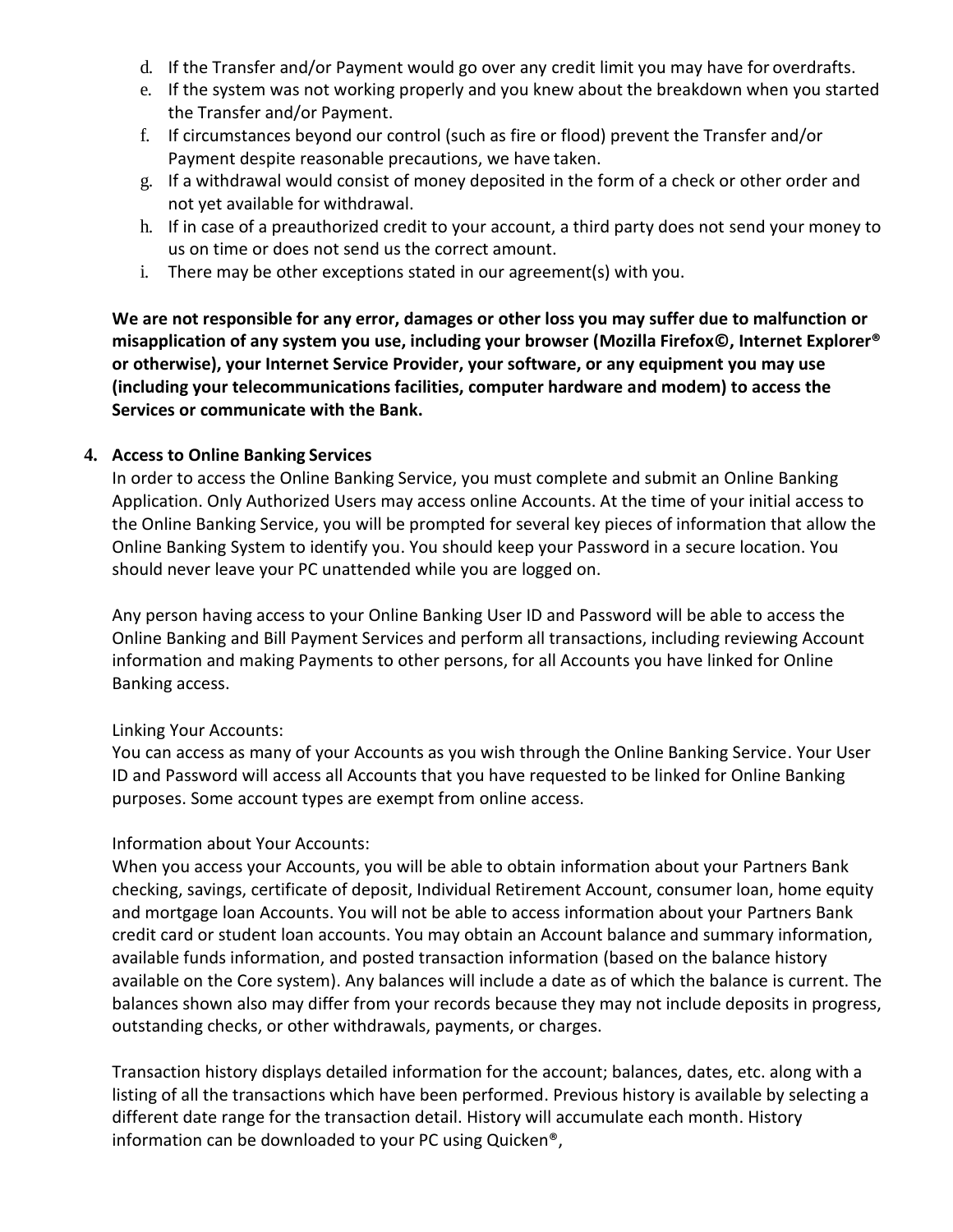QuickBooks© or spreadsheet software. Should you wish to download history information, you are solely responsible for the purchase, installation and support of such software packages. In addition to viewing Account information, you may use Online Banking to conduct the transfer of funds. You may make one-time or scheduled Transfers such as Transfers to make loan payments. You may transfer funds among your Partners Bank checking accounts, statement savings accounts and home equity credit line accounts.

Limits on Transfers: There are limits imposed by law on the number of transactions you can make from certain Accounts, including Online Banking transactions.

All Passbook Deposit Accounts: Online transfers are not allowed on any passbook deposit product.

If any transaction exceeds any of these limitations, the Bank reserves the right to convert your account to a checking Account, if you are eligible to hold such an Account.

Withdrawals or transfers made in person at the Bank or at an ATM are unlimited. Deposit transactions are also unlimited.

### **5. Your Password**

Whether you use a PC or other Web Access Device, you will establish and use one personal Password to obtain access to the Services. This password is chosen when you register for Online Banking. You can change your Password at any time in Online Banking.

A Password contains no less than eight (8) characters. Your access to the Services will be blocked in the event your Password is entered incorrectly on five (5) consecutive access attempts. If this occurs, please telephone Partners Bank Online Banking Service Department at 207-324-2285 or 1-888-226- 5747.

Authorized Use of the Services by Other Persons. You are responsible for keeping your Password and Account data confidential. Because your Password can be used to access money in any of your Accounts and to access information about any of your Accounts, you should treat your Password with the same degree of care and secrecy that you use to protect other sensitive personal financial data. You agree not to give your Password, or make it available, to any other person.

We are entitled to act on transaction instructions received using your Password without inquiring into the identity of the person using that Password, you agree that the use of your Password will have the same effect as your signature authorizing the transaction and Partners Bank has no responsibility for establishing the identity of any person or determining the validity of any transaction. If you authorize other persons to use your Password in any manner, your authorization will be considered unlimited in amount and manner. You are responsible for any transactions made by such persons. To revoke this person's access, you are responsible in changing your password immediately.

Lost or Stolen Password. Tell us AT ONCE if you believe your Online Banking Password has been lost or stolen. Telephoning is the best way of keeping your possible losses down. You could lose all the money in your account(s) plus your available Home Equity Credit Line. If you tell us within two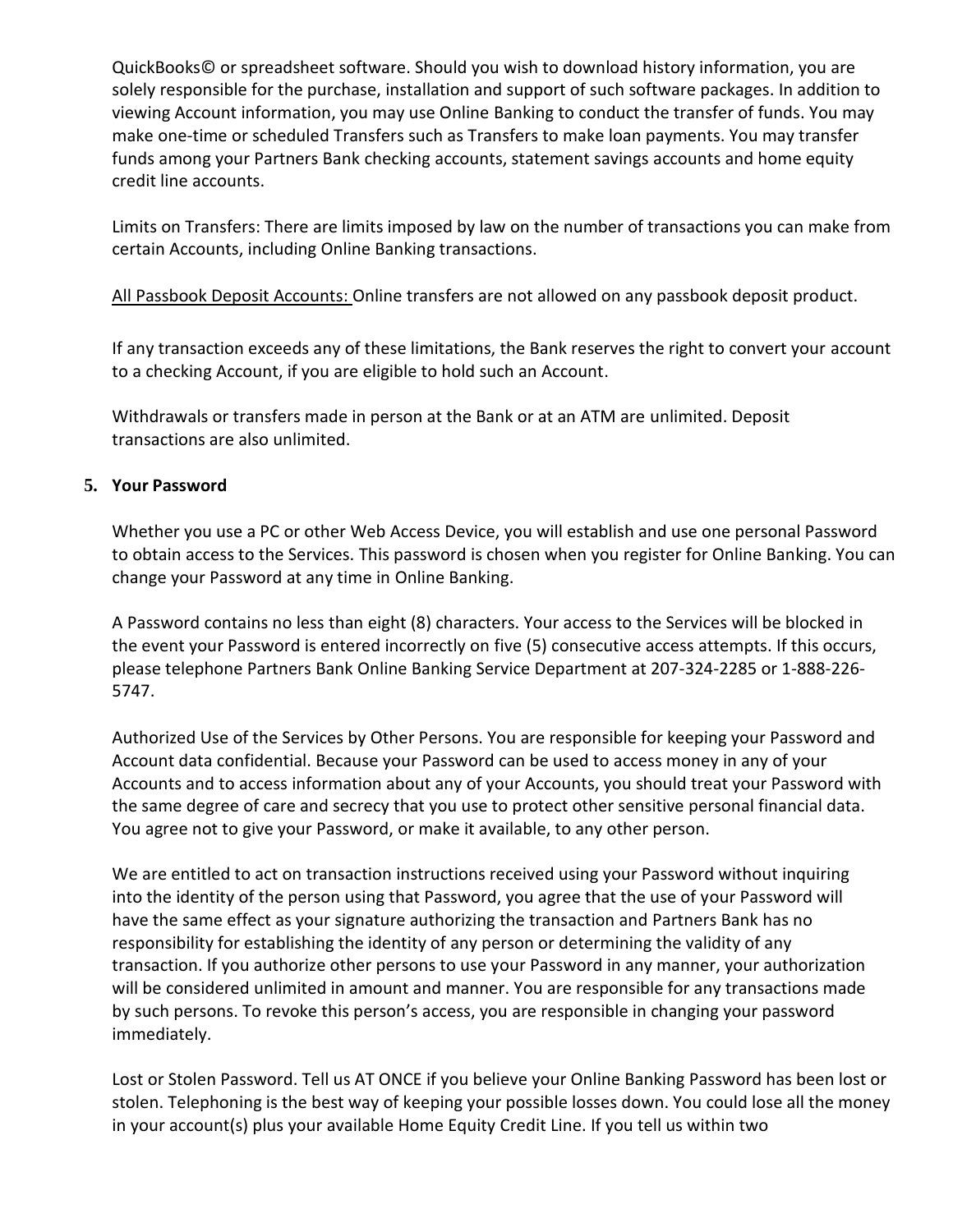business days, you will lose no more than \$50 if someone used your Online Banking Password without your permission.

**6.** If you do NOT tell us within two business days after you learn of the loss or theft of your Online Banking password, and we can prove we could have stopped someone from using your Online Banking password without your permission if you had told us, you could lose up to \$500.

Also, if your statement shows Transfers that you did not make, tell us at once. If you do not tell us within 60 days after the statement was mailed to you, you may not get back any money you lost afterthe 60 days if we can prove that we could have stopped someone from taking the money if you had told us in time. If a good reason, (such as a long trip or a hospital stay) kept you from telling us, we may extend the time periods.

If you believe that your Online Banking password has been lost or stolen or that someone has transferred or may transfer money from your account without your permission call: (207) 324-2285 or 1-888-226- 5747 or write us at: Electronic Banking, Partners Bank, 900 Main St, Sanford,ME 04073. If you believe your Password has been lost or stolen, please use the "My Settings" feature within the Online Banking section of our web site to change your Password.

### **7. Making Transfers between Your Accounts**

You may use the Service to make funds Transfers between different eligible Partners Bank Accounts. An eligible Partners Bank Account is one linked to the Service that does not have withdrawal restrictions, such as a CD, or that requires direct Bank update (for example, passbook account deposits and withdrawals). You cannot transfer funds from your installment loan, or mortgage loan Account, but you may transfer funds to these Accounts, if you wish. You may make payments to your Partners Bank credit card account using the Bill Payment Service.

### **8. Bill Payment Service**

The Bill Payment Service permits you to use your Web Access Device to direct Payments from your designated online Bill Payment Account to third parties you wish to pay. Your Bill Payment Account must be a Primary Checking Account. Through the Bill Payment Service, you can pay bills from your Bill Payment Account to businesses or individuals ("Payees"). There may be fees associated with the Partners Bank Bill Payment Service (refer to "Fees" section).

You must be enrolled in our Bill Payment service before you can access and use it. All Payments you make will be deducted from the Primary Checking Account that you designate as your Bill Payment Account for Bill Payment Service. Any Payments you wish to make through this Service must be payable in U.S. dollars to a Payee located in the continental United States. We reserve the right to restrict types of Payees to whom Payments may be made using the Service from time to time. You should not use the Bill Payment Service to make payments to settle securities purchases, payments of alimony, child support, government or tax payments, or court ordered payments. Payments to these Payees will not be paid and will be your sole responsibility if delayed or improperly processed or credited. Payees designated as "Internal Revenue Service" or "IRS" or any variation thereof will be rejected by the Service.

Funds must be available in your Bill Payment Account on the scheduled Payment date ("Transaction Date"). If the date you schedule a Payment to be initiated falls on a non-Business Day (Saturday, Sunday, or holiday), funds must be available in your Bill Payment Account the following Business Day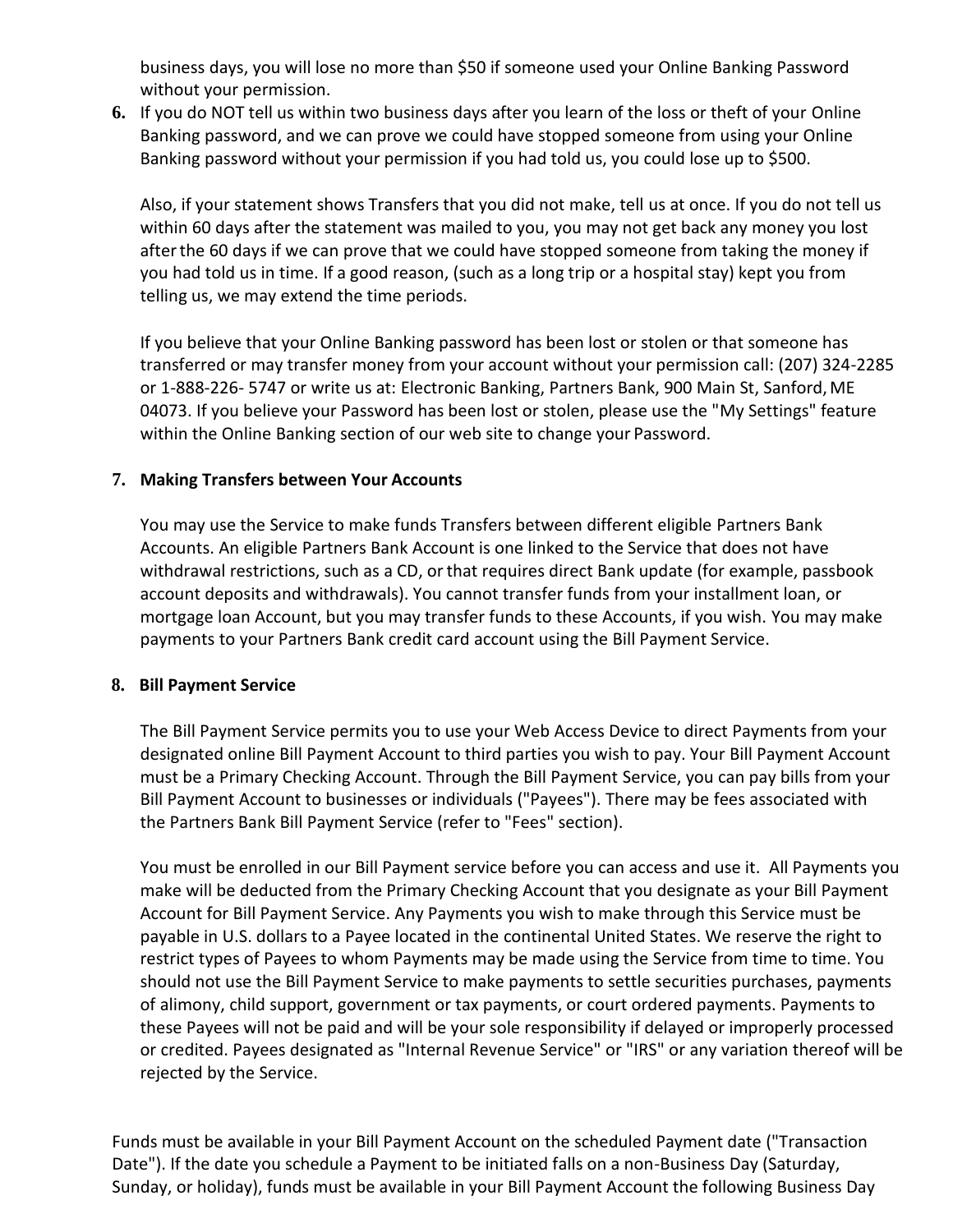(e.g. Monday). After funds are withdrawn from your Bill Payment Account to make a Payment, we may make the Payment either by transferring funds electronically to the Payee or by mailing the Payee a check.

You may choose to schedule Payments to recur in the same amount at regular weekly, twice monthly, or monthly intervals. It takes two Business Days from the processing date for the funds to be withdrawn from the funding account.

For all subsequent Payments, you agree to allow at least four to ten Business Days between the date you schedule a Payment to be initiated and the Payment due date (that is, the due date shown on your invoice or provided in your agreement with the Payee, not taking into account any applicable grace period). If the Payment is an Automated Clearing House (ACH) electronic Payment, it will take up to two Business Days to reach the Payee. However, if the company or person that you are paying cannot accept an electronic Payment, the Bill Payment Service will send a check that may take up to ten Business Days. If you do not follow these time frames, you will be fully responsible for all late fees, finance charges or other actions taken by the Payee.

If you schedule your Payment and follow all instructions, but the Payment is not received by the Payee in a timely manner, the Bank will work with the Payee on your behalf to attempt to have any late fees or charges reversed.

If you would like to use a different Partners Bank Account with us as your Primary Checking Account, or you would like to add an additional Partners Bank Account to the Service or remove an Account from the Service, you must provide us at least 24 hours advance notice during regular business hours. You may contact us by:

- a. Calling the Partners Bank Online Banking Department at 207-324-2285 or 1-888-226-5747 during regular business hours.
- b. Write to us at: Electronic Banking Partners Bank 900 Main St Sanford, ME 04073
- c. Send e-mail to us. If you use e-mail to communicate confidential information, please be aware that some Internet e-mail may not be secure, unless you use our Secure online messaging service.

## Your Payee List

You must provide sufficient information about each Payee ("Payee Information") as we may request from time to time, including requests for more information about a Payee to properly direct a Payment to that Payee and permit the Payee to identify the correct account ("Payee Account") to credit with your Payment. This information may include, among other things, the name and address of the Payee and your Payee Account number. You must enter your Payee Information using your PC or other Web Access Device. Your Payee Names and Addresses, Payee Account Numbers, and the amounts of recurring Payments are stored by us. Because the Payee Information stored by us may be lost, please also retain your Payee Information elsewhere. Once you have entered information for a new Payee, the Payee will be immediately set to receive Payments.

The Online Banking Service will only allow you to make changes to the Nickname and Account Number.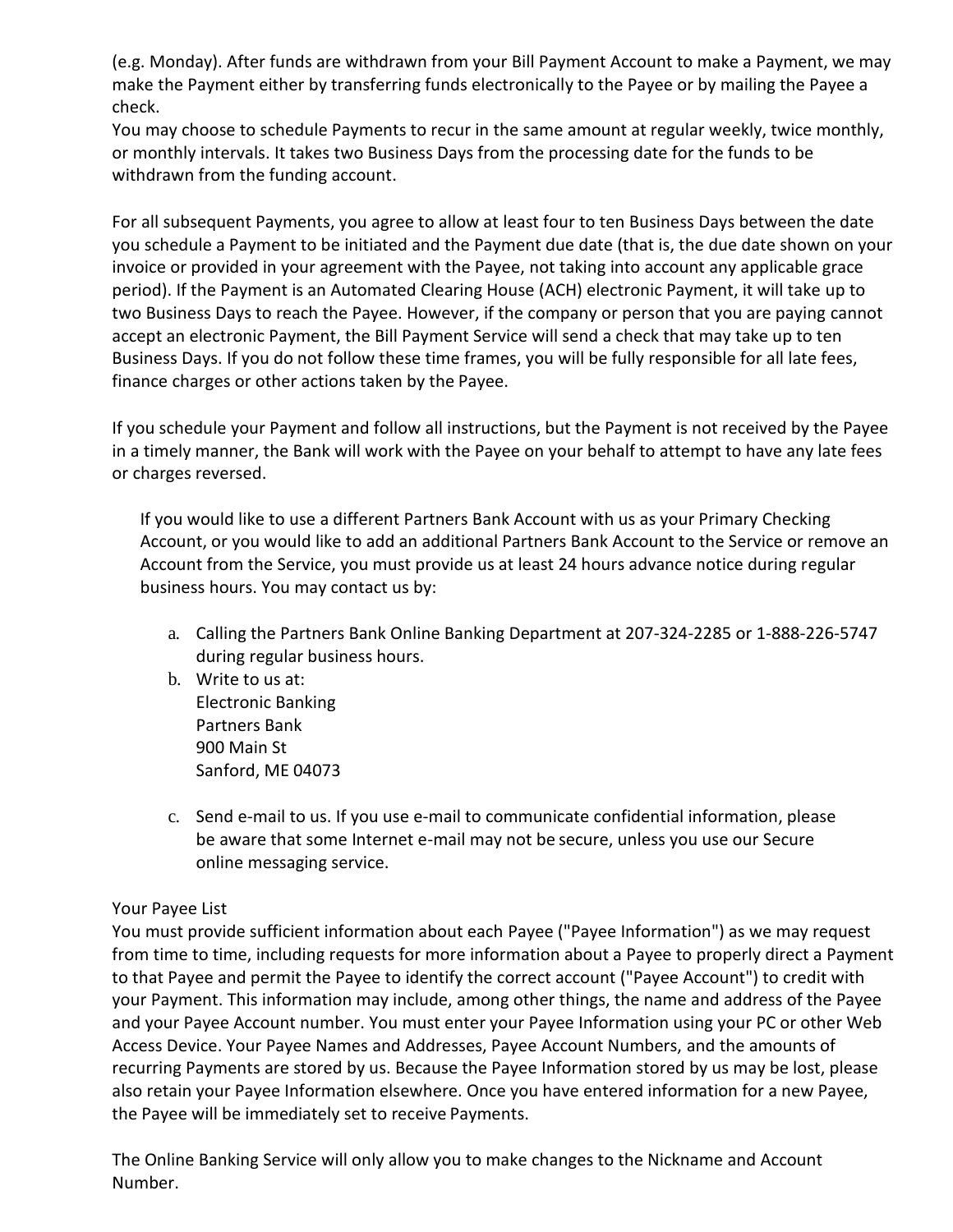Payee names will be updated by the Bill Payment processor. In order to change name and address, the current payee must be deleted, and a new payee added (all pending payments must be deleted first). We may change the name or address of Payees from time to time because Payees may give us updated information about processing payments for you.

## Scheduling Payments

Payments are processed based on the date you specify. This means it is your responsibility to determine when the bill payment processing should begin so the payment is received before the due date. Payments may take up to two (2) Business Day for an electronic payee and ten (10) Business days if the payee is paid by check to be received.

To schedule a Payment using a PC or other Web Access Device, you must first set it up by: (a) creating a Payee, (b) entering the amount of your Payment, and (c) entering the date on which you would like your Payment to be processed or, for Recurring Payments, the day on which you would like such Payments to be initiated during the specified recurring period.

# Scheduling Transfers

Currently there is no method to transfer funds between accounts using Bill Payment. You may want to use Online Banking for this function.

**9.** Delivery of Your Scheduled Payments and Scheduled Transfers

You may schedule Payments and Transfers to be processed on the day that you enter the Payment or Transfer information. Although you can enter Payment or Transfer information through the Services 24 hours a day, 7 days a week, Payments and Transfers can be initiated only on Business Days. It may take two to three business days for the Payment or Transfer funds to be deducted from your Account. This date is referred to in this Agreement as the "Transaction Date."

After Payments are deducted (or debited) from your Primary Checking Account, your Payments will be remitted by mailing your Payee a check or by an electronic funds transfer. Because of the time it takes to transmit your Payment to your Payees, they will not receive Payment on the Transaction Date. This applies regardless of whether the Payment is a Same Day Payment, a Future Payment, or a Recurring Payment, as described below. Therefore, in order to provide enough time for Payments to be received by your Payees, the Process Date for each Payment must be four (4) to ten (10) Business Days prior to the date your Payment is due, excluding any applicable grace periods (the "Due Date"). We will not be responsible for any loss, penalties, or late fees you may incur because of late Payment if your actual Transaction Date is not at least ten (10) Business Days prior to the actual Due Date for your Payment.

We process the Payments you make using the Bill Payment Service as follows: We may send Payments to the Payee via an electronic transmission. Payees who receive an electronic transmission will also receive, as part of that electronic transmission, your account number with the Payee, along with your Payment information. Payments made by electronic transmission are generally received by most Payees within four (4) Business Days.

We may send Payments to Payees by check mailed to the Payee. All such checks are delivered by U.S. mail. Due to mail time, Payments made by check may take up to ten (10) Business Days to reach the Payee.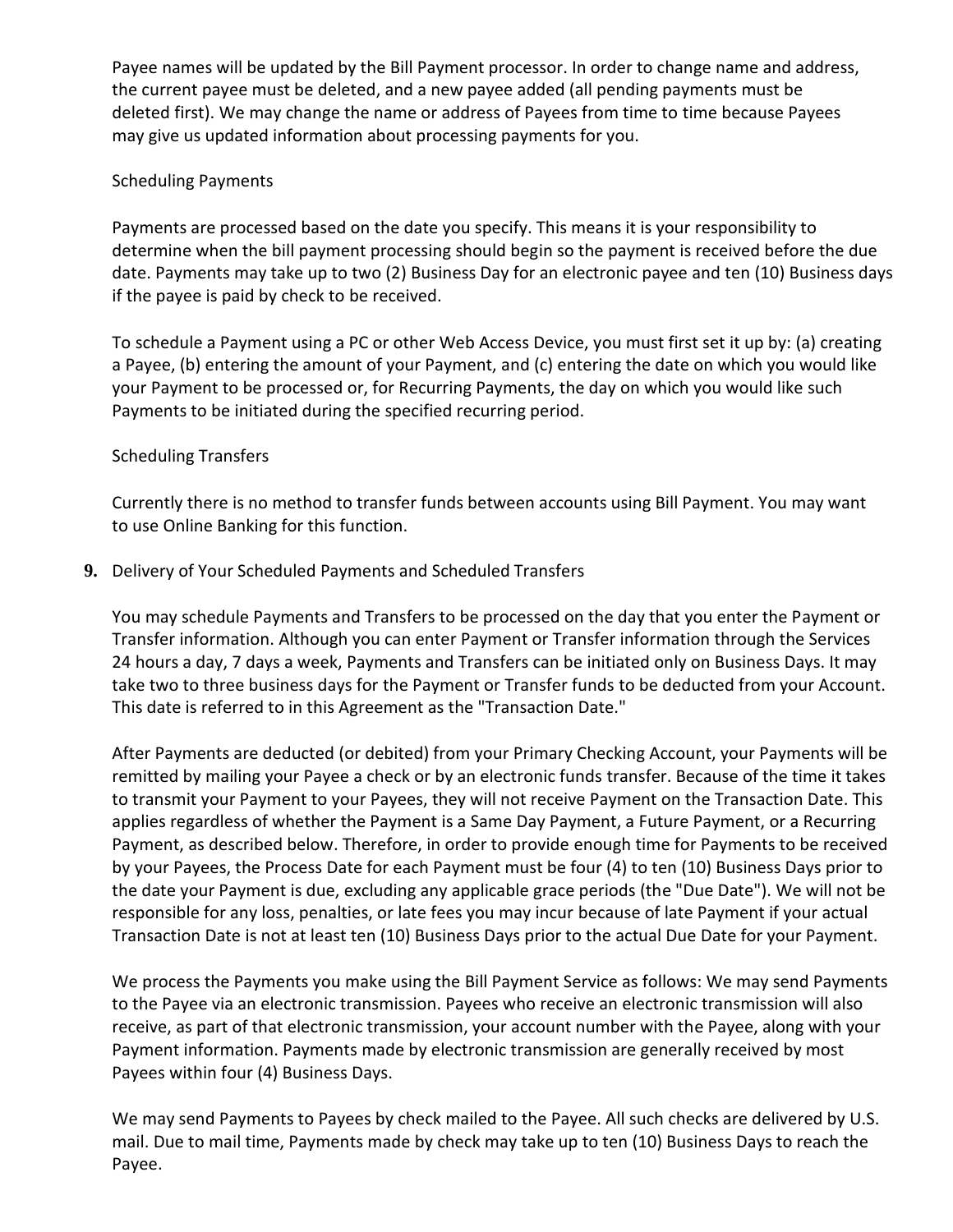Partners Bank will not be liable in any way for damages you incur if you do not have sufficient funds in your Bill Pay Account to make the payment on the processing date, for delays in mail delivery, for changes to the payee's address or account number unless you have advised us of the change sufficiently in advance, for the failure of any payee to correctly account for or credit the payment in a timely manner, or for any other circumstances beyond the control of Partners Bank.

## **10.** Same Day Payments and Same Day Transfers

A Payment cannot be initiated on the day that you enter the Payment on the Service. Using a PC or other Web Access Device, a Payment that is scheduled and sent by 12 a.m. will be initiated on the second succeeding Business Day. A Payment that is scheduled and sent after 12 a.m. will be initiated on the third succeeding Business Day. You will not be able to see the Payment "Account Summary" section of your Primary Checking Account between the time you have entered the Payment and it has been initiated. After the Payment has been processed and before it posts to your Account, you can view it under "View Payments".

You may schedule a Transfer to be initiated on the same day that you enter the Transfer information on the Service (a "Same Day Transfer"). A Same Day Transfer between Partners Bank Accounts sent between 12 a.m. and 8 PM on a Business Day will be initiated on the Same Day. A Same Day Transfer between Partners Bank Accounts sent after 8 PM will be initiated on the following Business Day.

# **11.** Future Payments and Future Transfers

You also may schedule a Payment to be initiated on any future Business Day (a "Future Payment). Future Payments will be initiated on the Business Day following the scheduled Process Date.

If you schedule a Payment for a day that is not a Business Day, your Payment will be initiated on the second succeeding Business Day. You may change or cancel a Future Payment until 12 a.m. of the Business Day prior to the scheduled date.

# **12.** Recurring Payments and Recurring Transfers

Using a PC or other Web Access Device, you may schedule Payments to a Payee to be automatically initiated in a fixed amount on a weekly, twice monthly or monthly basis (a "Recurring Payment"). The day on which a Recurring Payment is scheduled to be initiated is referred to below as the "Recurring Payment Date". Recurring Payments will be initiated on the next Business Day following the scheduled Process Date.

If a Recurring Payment Date is a day which does not exist or falls on a non-Business Day for the specified recurring period, then the Payment will be processed on the following Business Day. For example, if you schedule a Recurring Payment for the 30th of each month, your Payment for the month of February will be initiated on or after the 28th of February. If the Recurring Payment falls on a day other than a Business Day in the specified recurring period, your Payment will be processed on the next Business Day. Thus, your actual Process Date for any month may not be the Recurring Payment Date you specified.

It also is important to note that differences in the number of Business Days in a week can reduce the number of Business Days between your Process Date and your Due Date in any specified recurring period. For example, assume that you have a Payment due on the 16th of each month and you want to create a Recurring Payment for it. Tuesday, May 2nd, is ten (10) Business Days before Tuesday, May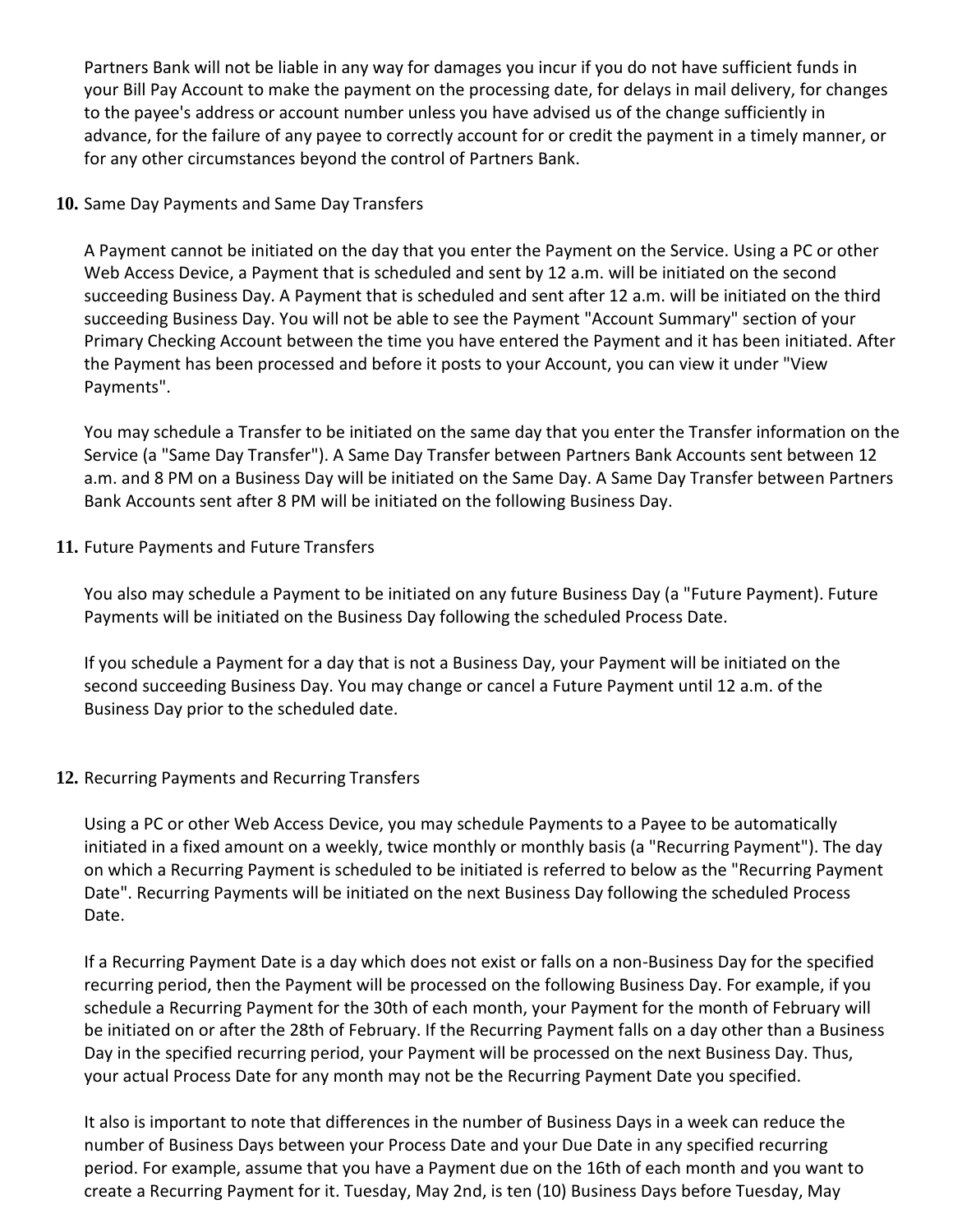16th. However, in September, the 2nd falls on a Saturday, and the 4th is a holiday. Therefore, a Recurring Payment scheduled for the 2nd of each month would have been initiated on September 5th, and ten (10) Business Days after that date is September 19th. In order to ensure that your Recurring Payments are always initiated at least ten (10) Business Days before your Payment Due Date, we recommend that you schedule the Recurring Payment Date to be at least fifteen (15) calendar days prior to your Due Date.

**13.** Canceling or Changing Payments or Transfers

Please refer to the "Electronic Funds Transfer Act Disclosure" for information on canceling or changing Payments or Transfers.

# **14.** Fees

Partners Bank offers the benefits and convenience of the Online Banking Service to you free. The fee for the Bill Payment Service is as follows:

a. Consumer

Partners Bank offers the benefits and convenience of the Consumer Online Banking with Bill Payment service, free.

b. Business

Partners Bank offers the benefits and convenience of the Business Online Banking with Bill Payment, free

The following special fees apply to Online Banking:

- **Overdrafts - Online Banking Bill Payment Transactions Current Partners Bank Insufficient/Overdraft Fee + \$32.00**
- **Stop Payments on Online Banking Bill Payments**

**\$35.00 per item**

• **Returned Bill Pay Item Fee - \$18.00**

Please refer to our Truth in Savings Disclosures and Miscellaneous Bank Fees for other fees that may apply to your Account.

## **15.** Customer Contact Hours

Our Business Days are Monday through Friday (Holidays are not included). Our normal business hours are 8:15 a.m. to 4:15 p.m. Monday - Wednesday and 8:15 a.m. to 5:00 p.m. on Thursday and Friday.

The Online Banking and Bill Payment Services are generally accessible 24 hours a day, seven days a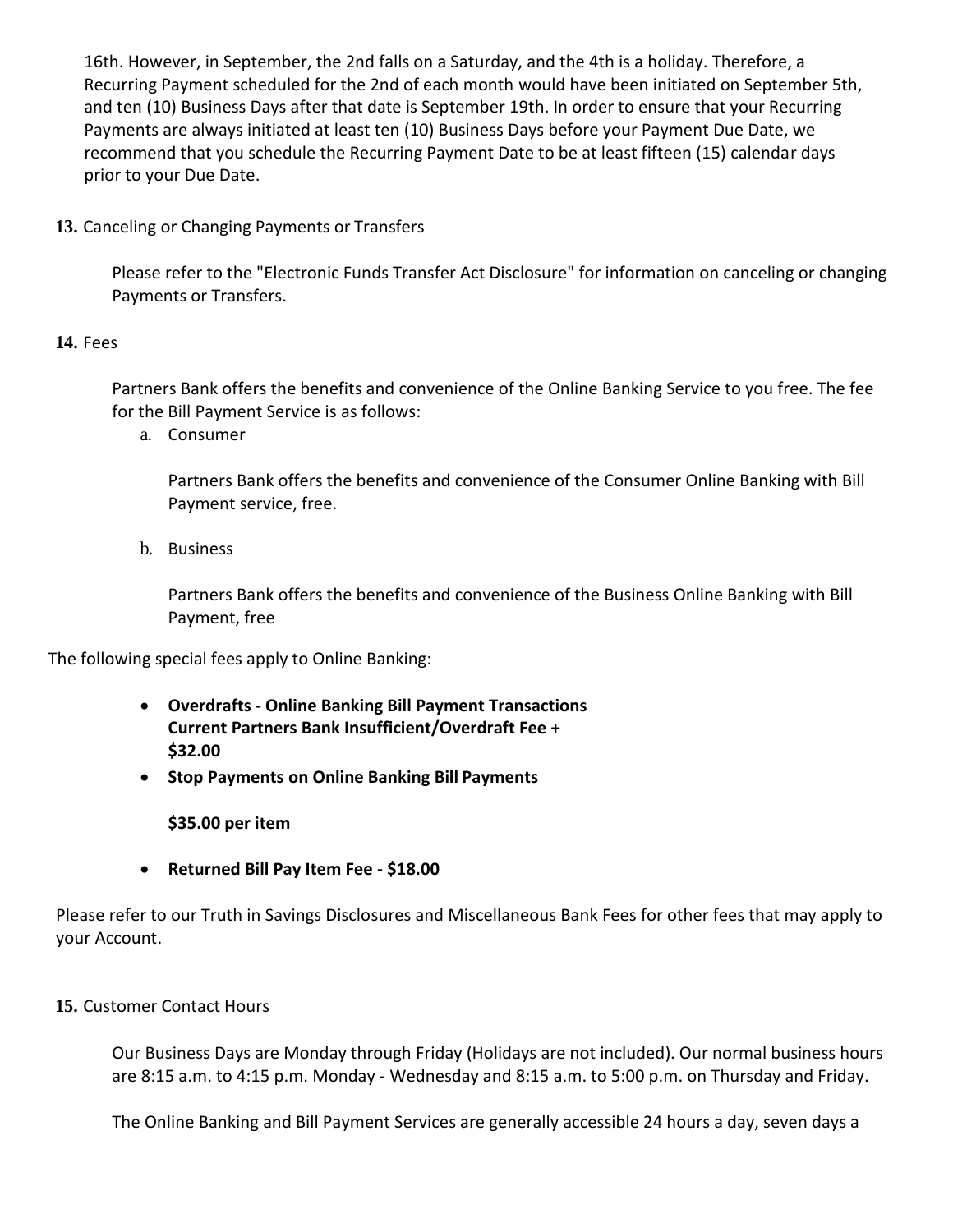week, except that Services may be inaccessible for a reasonable period for system maintenance. We may modify, suspend or terminate access to the Services at any time and for any reason without notice or refund of fees you have paid. During these times, you may use our Telephone Banking service, a Partners Bank automated teller machine ("ATM") or a Partners Bank branch office to obtain information about your Accounts.

### **16.** Inactivity and Termination

You are responsible for complying with all the terms of this Agreement and with the terms of the Agreements governing the Accounts which you access using the Online Banking and Bill Payment Services. We can terminate your Online Banking privileges (including the Bill Payment Service) under this Agreement without notice to you if you do not pay any fee required by this Agreement when due, or if you do not comply with the Agreement governing your deposit or loan Accounts, or your Accounts are not maintained in good standing. We will promptly notify you if we terminate this Agreement or your use of the Services for any other reason.

We may purge your Service if you do not sign on to the Service or have any transaction scheduled through the Service during any consecutive 365-day period. If your Service is purged, you would be required to register for the service as a new user.

To cancel the Online Banking Service and/or Bill Payment Service, you must notify us and provide your name, address; whether you are discontinuing Online Banking, Online Bill Payment or both; and the effective date to stop the Services. When Bill Payment is terminated, all Future Bill Payments made through Online Banking will be terminated. You may notify us by one of the following methods:

- a. By calling 207-324-2285 or 1-888-226-5747, 8:15 a.m. to 4:15 p.m. Monday Wednesday and 8:15 a.m. to 5:00 p.m. Thursday and Friday (EST).
- b. By writing a letter and either giving it to a Customer Service Representative at any branch location or sending it to the following address:

Electronic Banking Partners Bank 900 Main St Sanford, ME 04073

## **17.** Availability of Funds

Please refer to our Funds Availability Policy disclosure as to when funds will be available from items deposited. This disclosure contains important information about additional matters such as special rules for new accounts and delays that may be imposed on the availability of certain deposits.

### **18.** New Services

New services may be introduced for Online Banking from time to time. The Bank will notify you of the existence of these new services. By using these services when they become available, you agree to be bound by the rules that will be made available to you concerning these services.

### **19.** Modifications to this Agreement

We may modify the terms and conditions applicable to our Services from time to time upon mailing or delivering a notice of the modifications to you at the address shown on our Account records, and the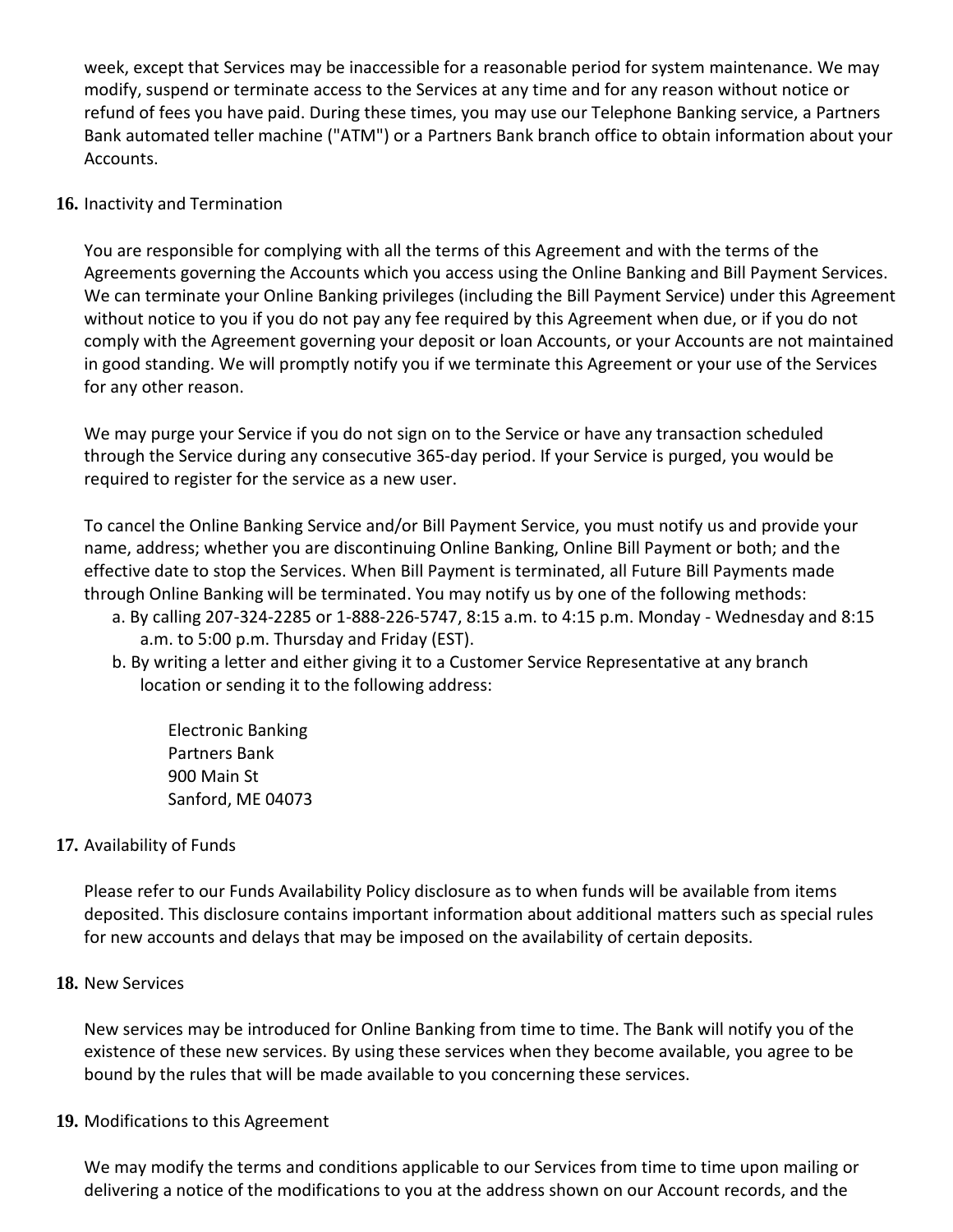revised terms and conditions shall be effective at the earliest date allowed by applicable law.

We may send any notice to you via electronic mail and you will be deemed to have received it three days after it is sent.

We reserve the right to terminate this Agreement and your use of the Services in whole or in part at any time without prior notice.

### **20.** Electronic Mail

We will not immediately receive electronic mail (e-mail) that you send to us. If you send us an electronic mail message, we will be deemed to have received it on the next Business Day. We will have a reasonable time to act on your e-mail.

E-mail transmissions outside of the mail you create within the Online Banking site are not secure. Thus, we request that you do not send us or ask for sensitive information such as account numbers, Password, account information, etc. via any general or public e-mail system. If you wish to contact us electronically, please use the Secure Chat feature provided in our Online Banking site. Use this secure form to e- mail the Bank regarding inquiries about an electronic funds transfer error resolution, reporting unauthorized transactions, or contacting the Bank regarding other concerns of a confidential nature.

## **Also refer to the terms and conditions in the Partners Bank Electronic Banking Agreement.**

### **Problem Resolution**

If you have a complaint or concern about your account, please call Customer Service at 324-2285 or 1-888- 225-5747. If you feel we have not resolved your problem, you may write a letter detailing the problem and the resolution you are seeking to:

> Bureau of Financial Institutions 36 State House Station Augusta, Maine 04333-0036

To file a complaint electronically, you may contact the Bureau of Financial Institutions at the following address: <http://www.state.me.us/pfr/financialinstitutions/complaint.htm>

The Bureau of Financial Institutions will acknowledge receipt of your complaint promptly and investigate your claim. You will be informed of the results of the investigation.

By pressing "Accept", you are agreeing to Partners Bank' Online Banking Terms and Conditions and you are agreeing to accept delivery of the Terms and Conditions electronically. If you desire, you may obtain an additional copy of the Terms and Conditions by visiting any Partners Bank branch office or by telephoning us at 207-324-2285 or 1-888-226-5747.

## **ELECTRONIC BILL PAYMENT AUTHORIZATION**

I AUTHORIZE Partners Bank to post payment transactions generated by PC from the Bill Paying Service to the account indicated on the form being sent electronically. I understand that I am in full control of my account and that my 100% satisfaction is unconditionally guaranteed. My use of the Bill Paying Service signifies that I have read and accepted all terms and conditions of the Online Banking Agreement and